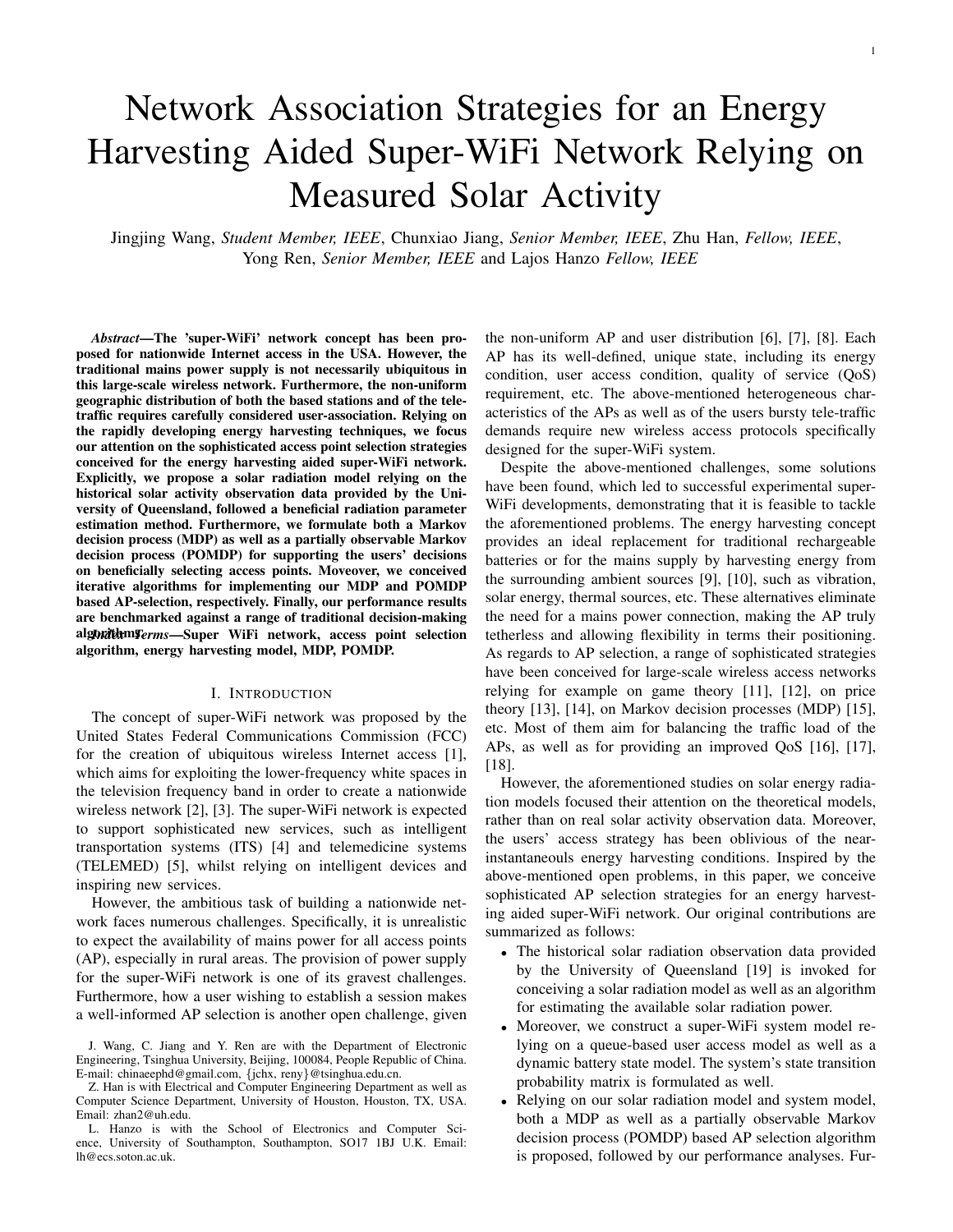thermore, we conceive iterative MDP- and POMDP-based AP-selection algorithms.

The remainder of this article is structured as follows. The state-of-the-art in energy radiation models as well as in optimal access strategies is detailed in Section II. The model of the super-WiFi network and a MDP-based AP selection algorithm are discussed in Section III. In Section IV, a measurementbased solar radiation model is proposed, including its parameter estimation method. Moreover, an iterative POMDPbased AP selection algorithm as well as its implementation are also discussed. In Section V, simulation results are provided for characterizing both our MDP and POMDP AP selection algorithms, followed by our conclusions in Section VI.

#### II. STATE-OF-THE-ART

A variety of energy radiation models have been proposed in the literature for solar-powered wireless access networks [20]-[24]. Generally, the solar energy radiation models can be categorized as deterministic and stochastic radiation models. In [20], Tacca *et al*. proposed a cooperative data link relying on automatic repeat request (ARQ) protocols for energy harvesting sensor networks based on deterministic solar radiation models, where they assumed that the transmitters are capable of accurately predicting the solar energy arrival instants and the resultant energy. By contrast, Niyato *et al*. [21] modeled the solar radiation state transitions as a continuoustime Markov chain and considered the impact of clouds on the intensity of solar radiation in terms of the cloud sizes and wind speed. Based on the solar radiation model, they presented an analytical queuing model to investigate the QoS performance of a solar-powered wireless sensor network (WSN). Moreover, a solar energy prediction model based on an exponentially weighted moving-average filter was proposed by Kansal *et al*. [22], where the harvested energy availability varied as a function of time in a non-deterministic manner. Lei *et al*. [23] constructed a birth-and-death chain in order to characterize the solar radiation state transition process and optimized their single-hop transmission policy of replenishing the sensors. Furthermore, an independent and identically distributed (i.i.d.) Bernoulli model was invoked for characterizing the energy harvesting process by Aprem *et al*. [24], who conceived minimum-outage power control policies for ARQaided wireless energy harvesting sensor nodes. However, all the aforementioned studies of solar energy radiation stipulated idealized simplifying hypotheses. However, in practice modeling mismatch may occur, when the solar energy radiation conditions change during the prediction interval. Therefore, it is imperative to construct a more precise solar radiation model based on real solar activity observation data, since a more accurate energy harvesting/consumption model facilitates an improved power management and access control performance. Accordingly, the new data-driven energy harvesting model proposed in this paper relies on accurate statistical analysis of the real solar radiation patterns, which is beneficial for the design of the large-scale super-WiFi system conceived and characterized in this treatise.

Given the specific energy supply pattern of solar-powered wireless access networks, it is necessary to develop new wireless protocols. Inspired by this requirement, some preliminary studies on how to conceive optimal access strategies are summarized as follows. In [25], Todd *et al*. highlighted the current shortcomings of IEEE 802.11 when used in solarpowered wireless mesh networks, which necessitates a costeffective sustainable energy harvesting/consumption mechanism. Moreover, in [26], Xu *et al*. summarized the existing access strategies relying on the MDP family, namely on discrete time MDP (DTMDP) [27], continuous time MDP (CTMDP) [28] [29], POMDP [30] [15], etc. and analyzed their open challenges as well as potential solutions. Furthermore, since the access to multiple base stations can be readily formulated as a game, Chen *et al*. [30] introduced the fundamental concepts of game theory, with an emphasis on wireless access networks. To elaborate, the potential benefits of games in wireless access networks were originally revealed by Neel *et al*. [31], with the objective of optimizing the attainable network performance. Yang *et al*. [32] formulated the wireless network selection problem as a stochastic game with negative network externality<sup>1</sup> and proposed a modified value iteration algorithm for arriving at the optimal decision. In [33], a cooperative pricing model was presented, where the cooperation may involve either all or a limited subset of the service providers. Meanwhile, Niyato *et al*. [33] proposed a scheme for sharing the revenue among the service providers in a fair manner based on an N-person coalition game. However, none of the aforementioned studies on optimal access strategy have considered the realistic energy harvesting situation, where the APs of the super-WiFi system, considered are supplied by solar power. Therefore, in this paper, we focus our attention on the influence of both the supported users' states and the access points' battery states. Both a MDP as well as a POMDP AP selection strategy is proposed for our super-WiFi system, which are based on a realistic energy harvesting model derived from measured solar activity.

#### III. AP SELECTION STRATEGY BASED ON MDP

## *A. System Model*

In this subsection, we focus our attention on mathematically modeling the super-WiFi system. As shown in Fig. 1, the super-WiFi system contains  $K$  densely and uniformly deployed APs supplied by solar energy. The APs are connected to the servers and support the users through the wireless backhaul. Each AP has its own coverage D and broadcasts a constant beacon signal to announce its presence at regular intervals. Meanwhile, one of the users receives the short beacon message from the surrounding APs and chooses the most appropriate one to establish the data-transmission connection. In our paper, we use a MDP model to formulate the users' AP selection strategy, where we make the assumption that each AP supports a maximum of  $U_M$  users. Hence, a new access request reaching the  $i^{th}$  AP will be denied, when the

<sup>&</sup>lt;sup>1</sup>Negative network externality has the opposite effect on stability compared to positive network externality. For example, it may create a negative feedback and exponential decay, which drives the network towards equilibrium, and it is responsible for maintaining stability, hence preventing the network states from tending to infinity.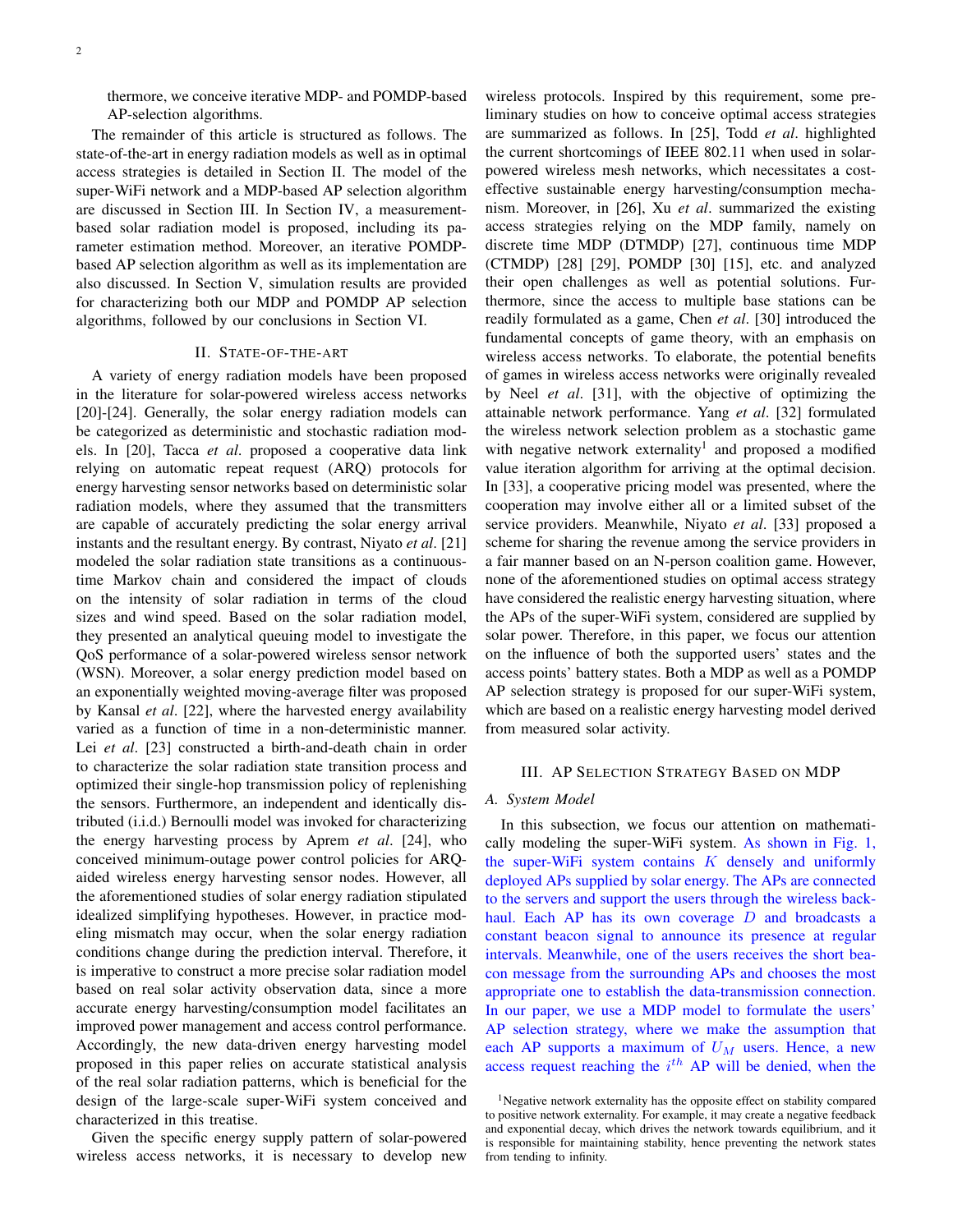

Fig. 1. The System Model of Super-WiFi Systems and the Internal Structure of Widely-used Solar Cells.

number of its supported users is  $U_i = U_M$ . Moreover, the new arriving users are capable of accessing one of available APs within their coverage and stay connected until the relevant services have been satisfactorily completed. Fig. 1 has shown the internal structure of widely-used solar cells as well, where the APs' battery capacity is quantized into  $B_M$  discrete levels.

The QoS of the  $i^{th}$  AP is directly linked to the number of supported users, namely  $U_i$ , as well as with its battery capacity,  $B_i$ . According to the preliminary work of Ho and Zhang [34], the QoS of the  $i^{th}$  AP may be deemed to be proportional to the reward of its supported users, which is defined as follows:

$$
R_i = \sum_{n=1}^{U_i} W_i \log \left( 1 + \frac{P_T(n, B_i)/N_0}{\sum_{j \neq n} P_I(d_j)/N_0 + 1} \right), U_i \neq 0,
$$
\n(1)

where we have  $U_i \in \{u|u = 0, 1, ..., U_M\}$  and  $B_i \in \{b|b =$  $0, 1, ..., B<sub>M</sub> - 1$ , and  $W<sub>i</sub>$  represents the channel's bandwidth. When  $U_i = 0$ , then  $R_i = 0$ .  $P_I(d_i)$  denotes the other users' interference power, which is assumed to be a function of the distance between user j and the AP  $d_j$ . The APs' dissipative transmission power  $P_T(U_i, B_i) = \sum_{n=1}^{U_i} P_T(n, B_i)$  is a monotonically increasing function of the number of users  $U_i$ . Specifically,  $P_T(U_i, B_i)$  only represents the dissipative power during the process of serving  $U_i$  users. For each endto-end link, the data transmission power  $P_T(n, B_i)$  is a fixed value, which may not impose any interference on the other users. Furthermore,  $P_T(n, B_i)/N_0$  and  $P_I(d_i)/N_0$  denote the signal-to-noise power ratio (SNR) of the accessing user  $n$  and interference-to-noise power ratio (INR) of the associated user j, respectively, where  $N_0$  is the noise power. We assume that both the battery charge as well as the users' reward remains constant during each time slot. In the following, we will specifically analyze the battery state, the user access process, as well as the expected reward of the users.

## *B. Battery State Model*

The battery state constitutes the critical consideration, when making an AP selection. Furthermore, we should strike a trade-



Fig. 2. The current density versus the voltage  $V$  of the solar cell, as well as the output power of the cell versus its voltage  $V$  (The short-circuit current density  $J_{SC} = 13.364 \text{mA/cm}^2$ , the open-circuit voltage  $V_{OC} = 0.7631 \text{V}$ , as well as the illuminated area  $S_I = 0.05 \text{cm}^2$  [35]).

off between the battery-level quantization accuracy and the AP selection algorithm complexity. For example, if four levels of battery states (BaS) are considered, we have  $B_M = 4$ , i.e. BaS0 (Empty), BaS1 (Not sufficient), BaS2 (Adequate), as well as BaS3 (Full). Given the short duration  $T$  of each time slot, again the battery state can only change between the adjacent states at the end of each time slot. Naturally, the battery charge is improved by the solar energy harvesting mechanism and it is reduced by transmitting packets.

The power harvested is influenced both by the solar illumination intensity and by the energy harvesting efficiency, and it determines the next time slot's battery state. Fig. 2 shows the relationship between the current density  $J(V)$  and the solar cell's output voltage  $V$  in the classic photoelectric configuration depicted in the bottom right corner of Fig. 1. An idealized relationship can be inferred from [35]:

$$
J(V) = J_{SC} - J_O \left( e^{\frac{qV}{KT_K}} - 1 \right),\tag{2}
$$

where Boltzmann's constant is  $K = 1.38 \times 10^{-23}$  J/K, the temperature is  $T_K = 300$  K, and the electron charge is  $q =$  $1.6 \times 10^{-19}$ C. Furthermore,  $J_{SC}$  represents the short-circuit current density and  $J<sub>O</sub>$  is the saturation current density. Then the resultant output power,  $P_W$ , of the solar cell shown in Fig. 2, obeys:

$$
P_W = S_I \cdot J(V) \cdot V,\tag{3}
$$

where  $S_I$  denotes the solar cell's illuminated area at each AP, which is assumed to be a constant. Let us introduce the parameter  $\eta$  to indicate the energy harvesting efficiency, which is assumed to be constant. Then the harvested power  $P_H$  becomes:

$$
P_H = \eta \cdot P_W = \eta \cdot S_I \cdot J(V) \cdot V. \tag{4}
$$

The relationship between the battery energy  $E$  and the voltage in a capacitor having the capacity of C is  $E = \frac{1}{2}CV^2$ . Then the  $B_M$  battery states can be deduced by partitioning the maximum battery energy  $E_{\text{max}}$  into four intervals. Therefore,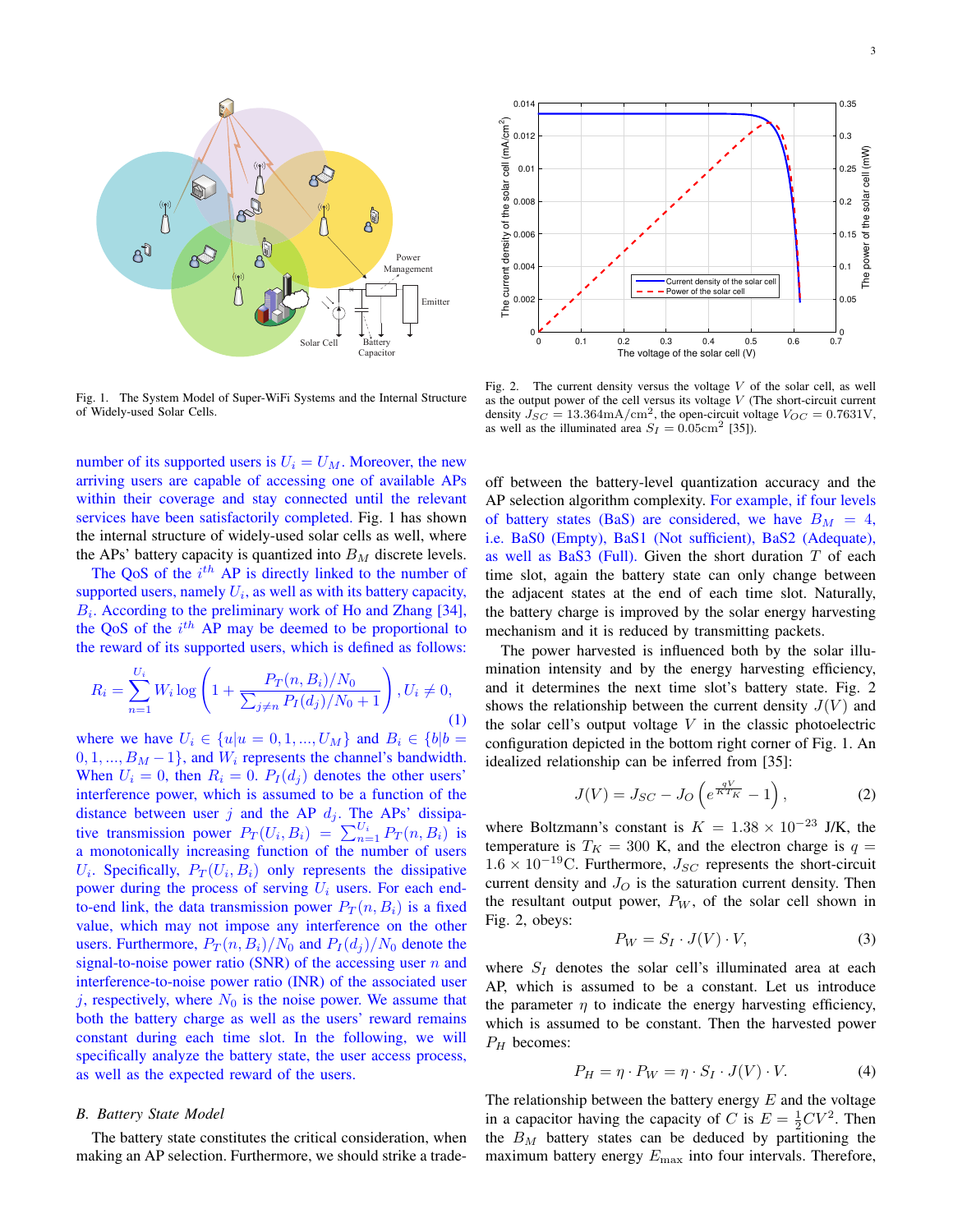we have an estimated battery voltage for the  $k^{th}$  AP given by: stand-by AP is determined by evaluating:

$$
\overline{V_k} = \sqrt{\frac{2B_k \left[ E_{\text{max}} / B_M \right]}{C}},\tag{5}
$$

where the symbol  $\lfloor \cdot \rfloor$  represents the rounding function and  $B_k$ is the battery state of the  $k^{th}$  AP. Based on the aforementioned analysis, the harvested power  $P_H$  of Equation (4) is rewritten as:

$$
P_H(B_k) = \eta \cdot \left[ J_{SC} - J_O \left( \exp\left\{ \frac{q \sqrt{\frac{2B_k \left[ E_{\text{max}} / B_M \right]}{C}} }{KT_K} \right\} - 1 \right) \right]
$$

$$
\sqrt{\frac{2B_i \left[ E_{\text{max}} / B_M \right]}{C}}.
$$
(6)

Let us now focus our attention on the battery state transitions. In our battery model,  $P_T(U_k, B_k)$  is the transmission power and a constant  $P_D$  represents the sum of all other power consumption , such as the wireless backhaul dissipation, the beacon signal power, the AP's signal-processing based dissipation, etc. During each time slot, an extra amount of  $P_D T$ energy consumption is considered. Given that the harvested power  $P_H(B_k)$  has been measured for the  $k^{th}$  AP, the battery state transition probability from  $BaS_i$  to  $BaS_j$  during each time slot obeys:

$$
\Psi_{k}(j|i) = \begin{cases}\n\Pr\left(P_{H}(B_{k}) - P_{T}(U_{k}, B_{k}) - P_{D} > \frac{E_{\max}}{B_{M}T}\right), \text{ if } j = i + 1, \\
\Pr\left(P_{T}(U_{k}, B_{k}) - P_{H}(B_{k}) - P_{D} > \frac{E_{\max}}{B_{M}T}\right), \text{ if } j = i - 1, \\
1 - \sum_{m=0, m \neq i}^{B_{M} - 1} \Psi_{k}(m|i), & \text{ if } j = i, \\
0, & \text{ if } |j - i| > 1, \\
(7). & (9) \end{cases}
$$

where we have  $0 \le j \le B_M - 1$  as well as  $0 \le i \le B_M - 1$ . Considering a realistic case, two schemes have been conceived in order to reduce negligible error of battery discretization. Specifically, the APs are capable of automatically adjusting the discretization resolution  $B_M$  versus the time slot T, which guarantees satisfying an appropriate energy threshold and hence it is beneficial. Moreover, a self-inspection based battery state update mechanism is used by the APs with the objective of reducing the accumulated error.

## *C. User Access Model*

In this subsection, we consider two different types of users. Specifically, the active mobile phone users are capable of deciding upon which one of the available APs within their reach they want to access. By contrast, the passive users, which can only access the specific AP assigned by the system control center. If the selected AP reaches its maximum user-access restriction, the access request of the next active user  $n$  will be denied and the user will be assigned to another available AP by a greedy access protocol, which aims for achieving the maximum possible immediate reward. Thus, the choice of the

$$
AP_i = \underset{i, B_i < B_M, U_i < U_M}{\arg \max} W_i \log \left( 1 + \frac{P_T(n, B_i)/N_0}{\sum_{j \neq n} P_I(d_j)/N_0 + 1} \right). \tag{8}
$$

The user-arrival process and user-service process of each AP can be represented by the classic  $M/M/U_M$  queueing model. When considering the  $k^{th}$  AP, its active as well as passive users' arrival process obeys a Poisson distribution having the same arrival rate of  $\lambda_k$ ,  $k = 1, 2, ..., K$ , whilst the departure rate of all users is negative exponentially distributed with a departure-rate parameter of  $\mu$ . During a sufficiently short time slot  $T$ , we may readily assume that only a maximum of one user can request access to or depart from a certain AP having adequate energy. Therefore, the state transition probability of the users associated with the  $k^{th}$  AP between adjacent time slots can be defined as:

$$
\Phi_k(j|i, i \le U_M - 1) = \begin{cases}\n\lambda_k, & \text{if } j = i + 1, \\
i\mu, & \text{if } j = i - 1, \\
1 - \lambda_k - i\mu, & \text{if } j = i, \\
0, & \text{if } |j - i| > 1,\n\end{cases}
$$
(9)

or

$$
\Phi_k(j|i, i = U_M) = \begin{cases} i\mu, & \text{if } j = i - 1, \\ 1 - i\mu, & \text{if } j = i, \\ 0, & \text{if } |j - i| > 1. \end{cases}
$$
 (10)

Let us denote the super-WiFi system's user association state as  $U = (U_1, U_2, ..., U_K)$ , and its system battery state as  $B = (B_1, B_2, ..., B_K)$ . Moreover, we represent the super-WiFi system's state by  $S = < U, B >$ , which contains both the user association state and the battery state. Hence, the overall system state is represented by the  $2K$ -element vector  $S = (U_1, B_1, U_2, B_2, \dots, U_K, B_K)$ . Given the independence of both the APs as well as of the pair of system sub-states, the system's state transition probability is given by:

$$
P(S'|S) = \prod_{k=1}^{K} \Phi_k(U'_k|U_k, B_k, A)\Psi_k(B'_k|U_k, B_k, A)
$$
  
= 
$$
\prod_{k=1}^{K} \Phi_k(U'_k|U_k, A)\Psi_k(B'_k|B_k, A).
$$
 (11)

#### *D. MDP Decision-making Model*

The active/passive users' AP selection is based on a decision-making process, which is governed by the specific utility value expected in the system's steady state after an infinite number of time slots. Furthermore, the decisionmaking during each time slot is simply based on the current system state, rather than on a set of past system states. Let  $R^t(S^t)$  represent the system's total reward at the  $t^{th}$  time slot within the current system state  $S<sup>t</sup>$ , which implies that we have  $R^t(S^t) = \sum_{k=1}^{K} R_k^t$ . Thus, the system's reward  $V(S)$  expected in its steady state after the elapse of an infinite number of time slots can be expressed as:

$$
V(S) = E[\sum_{t=0}^{\infty} \gamma^t R^t(S^t)],\tag{12}
$$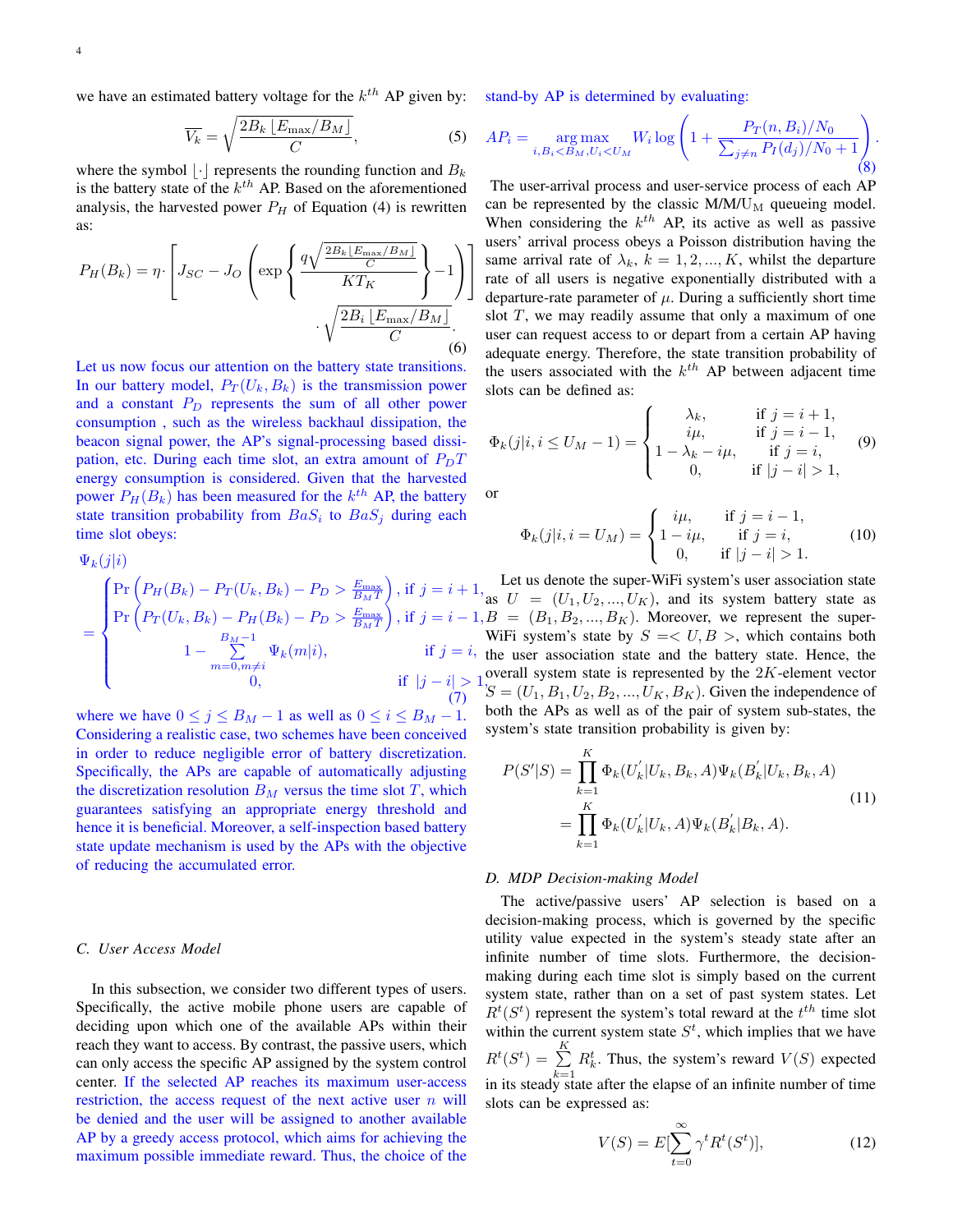where  $\gamma$  is a discount factor obeying  $0 < \gamma < 1$ , which reflects the life cycle<sup>2</sup> of the decision-making process.

Naturally, we have constructed a basic MDP model, which can be described as the four-tuple  $\langle S, A, P, \mathbb{R} \rangle$  detailed below:

- System state set S: a set of all the possible system states, i.e.  $S \in \mathbb{S}$ , where the 2K-element state vector is  $S =$  $(U_1, B_1, U_2, B_2, ..., U_K, B_K);$
- User action set  $A: A \in A$ , where A represents the users' actions in terms of which available APs they request association with;
- State transition matrix  $\mathbf{P} \colon \mathbb{S} \times \mathbb{A} \to \mathbb{S}'$ , where the operand  $\alpha' \times \beta'$  represents the Cartesian product, while  $S'(U', B') \in$  $S' = S$  is the system's state during the next time slot. The transition probability is given by  $P(S'|S, A)$ ;
- The system's immediate reward set  $\mathbb{R}$ :  $\mathbb{S} \times \mathbb{A} \to \mathbb{R}$ , where  $R(S, A) \in \mathbb{R}$  represents the immediate reward under the access action A, when the current state is S.

Given the above definitions, the AP selection strategy is based on a decision-making process. We denote the strategy by Π, which represents a mapping from the system's state set to the user action set, which is formulated as  $\Pi : \mathbb{S} \to \mathbb{A}$ . Given the selection strategy  $\Pi$ , the system's expected reward in its steady-state after an infinite number of time slots becomes:

$$
V^{\Pi}(S|S^{0}) = E[\sum_{t=0}^{\infty} \gamma^{t} R^{t}(S^{t}, \Pi(S^{t}))|S^{0}], \qquad (13)
$$

where  $S^0$  is the initial system state. Equation (13) can be rewritten as the following function to be evaluated:

$$
V^{\Pi}(S \mid S^{0}) = R(S^{0}, \Pi(S^{0})) + \gamma \sum_{S' \in \mathbb{S}} P(S' | S^{0}, \Pi) V^{\Pi}(S' | S^{0}).
$$
\n(14)

Let us now define what we might refer to as an action value function (AVF) in the form of:

$$
Q^{\Pi/A}(S,A) = R(S,A) + \gamma \sum_{S' \in \mathbb{S}} P^A(S'|S,A) V^{\Pi}(S'), \tag{15}
$$

which indicates that an already communicating user takes action  $A$  during the system state  $S$ , while accepting the strategy Π, when it finds itself in other system states. Then, the optimal strategy can be deduced from:

$$
\Pi^*(S) = \underset{A \in \mathbb{A}}{\text{arg}\max} Q(S, A),\tag{16}
$$

yielding:

$$
\Pi^*(S) = \underset{A \in \mathbb{A}}{\arg \max} \{ R(S, A) + \gamma \sum_{S' \in \mathbb{S}} P^A(S' | S, A) V^{\Pi}(S') \}. \tag{17}
$$

Meanwhile, we have:

$$
V^{\Pi^*}(S) = \max_{A \in \mathbb{A}} \{ R(S, A) + \gamma \sum_{S' \in \mathbb{S}} P^A(S' | S, A) V^{\Pi^*}(S') \}.
$$
\n(18)

Let  $\Pi^*(S)$  represent the optimal strategy, while  $V^{\Pi^*}(S)$  be

<sup>2</sup>In the process of decision making, the influence of environment should be considered. The impact on the target is reduced as a function of the timeelapse. The life cycle reflects the above phenomenon.

# Algorithm 1 Iterative Algorithm

 $V^*(S) \leftarrow \max_{A \in \mathbb{A}} V^{\Pi^*}(S).$ 

• Initialization  $V_k^0(S) \leftarrow 0$ , for all  $S \in \mathbb{S}$  and  $k = 1, 2, ..., K$ ;  $\Pi^0(S) \leftarrow 1$ , for all  $S \in \mathbb{S}$ . • Iteration while  $\max_{S} | V^t_k(S) - V^{t+1}_k(S) | > \epsilon$  do for all  $S \in \mathbb{S}$  and  $k = 1, 2, ..., K$ ,  $V_k^{t+1}(S) \leftarrow R_k(S) + \gamma \sum$  $\sum_{S'} P_k(S'|S,\Pi^t) V_k^t(S');$  $\Pi^{t+1}(S) \leftarrow \arg \max_{A \in \mathbb{A}} V^{\Pi^{t+1}}(S),$ where  $S'$  is the next time slot system state. end while • Output  $\Pi^*(S) \leftarrow \Pi^{t+1}(S);$ 

the corresponding optimal expected reward. Because no other strategy exists, which would offer a higher expected reward, the optimal strategy can reach the Nash-equilibrium. For any other strategy  $\overline{\Pi}(S)$ , which we refer to as an  $\varepsilon$ -optimal strategy, we have:

$$
V^{\Pi'}(S) - V^{\Pi^*}(S) \le \varepsilon, \forall S \in \mathbb{S}.
$$
 (19)

In order to solve the MDP formulated in Equation (13), we propose the iterative Algorithm 1.

# IV. POMDP AP SELECTION STRATEGY BASED ON A SOLAR-ACTIVITY MEASUREMENT AIDED ENERGY HARVESTING MODEL

The POMDP models an agent-based decision-making process, in which the system dynamics are determined by a MDP, where the agent is unable to directly observe some of the underlying states. Specifically, it has to maintain a probability distribution over the set of legitimate states based on a set of observations and observation probabilities. In Section III, we assumed that both the battery states as well as the user access states are completely observable. However, Equation (4) represents an inaccurate estimate of the harvested solar power, which was formulated under the hypothesis of a fixed energy harvesting efficiency of  $\eta$  as well as under the idealized relationship of Equation (2). However, the solar radiation model has a grave influence on the battery states, thus critically affecting the final decision-making. Therefore, we first construct a solar radiation model relying on the historical solar activity observation data, followed by the conception of a POMDP AP selection strategy for the proposed super-WiFi system.

#### *A. Data-driven Solar Radiation Model*

Solar radiation intensity changes over time in a year, as influenced by the weather conditions. The radiation sensors have a limited sampling rate, which makes it hard to simultaneously record the solar radiation intensity and to accurately estimate the system's battery state. In this subsection, we focus our attention on modeling the solar radiation as well as on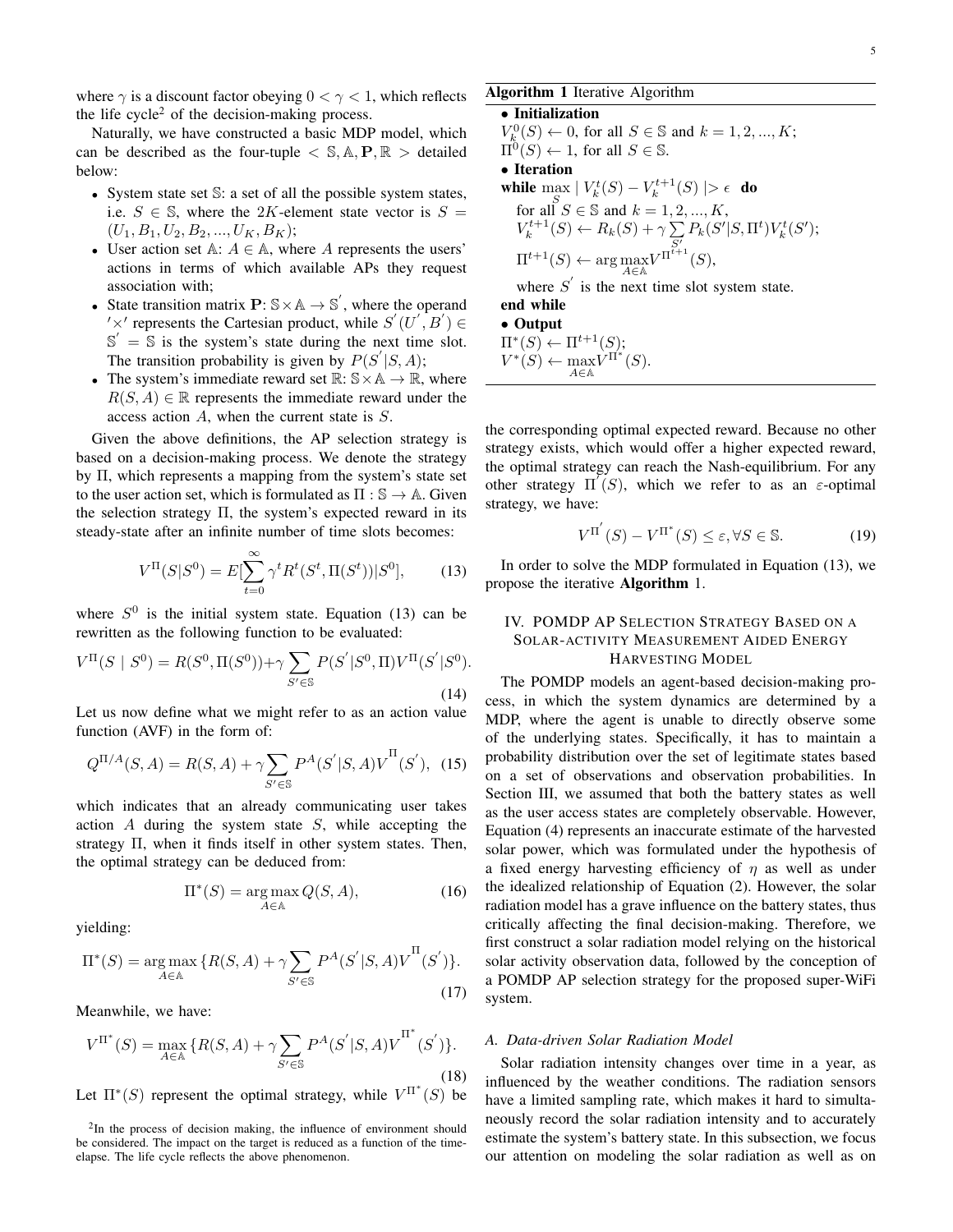

Fig. 3. Statistical analysis of historical solar radiation observation data provided by the University of Queensland, Australia [19].

estimating the real-time radiation intensity relying on historical solar radiation observation data.

The historical solar radiation observation data was provided by the University of Queensland, Australia [19], where the power harvested from solar radiation was recorded from 5:00am to 19:00pm, during the interval from 2013 to 2014. Moreover, the sampling frequency was 1/min. Fig. 3 presents some of the historical observation data. In subgraph 3(a), the time series of the average daily harvested power is sketched over the whole year of 2013. Subgraph 3(b) depicts the variation tendency of the average daily harvested power during both June as well as September. Subgraph 3(c) concentrates on the power variation tendency within a day from 5:00am to 19:00pm. Furthermore, the power harvested within the same one-hour period of different months is shown in subgraph 3(d), respectively, along with their hourly averages. Finally, subgraph 3(e) indicates the relationship between the normalized harvested power and the normalized temperature. We may conclude that as expected, the weather conditions have a significant impact on the harvested solar power. Moreover, the average daily harvested power fluctuates slowly within a short time interval, but varies substantially in a long term.

Therefore, in a short period of time, say, within an hour, the real-time harvested solar power can be modeled as:  $P_H^t = \theta + \kappa$ , where  $\theta$  is constant for an hour, while  $\kappa$  is a small perturbation. Moreover, multiple factors, such as the effective irradiation area, the clouds' distribution, the sensors' operating status, etc. may independently affect the harvested power. Relying on the central-limit theorem, the perturbation  $\kappa$  can be regarded as being Gaussian distributed, i.e., we have  $\kappa \sim \mathcal{N}(0, \sigma^2)$ . Furthermore, the distribution of  $P_H$  can be written as  $P_H \sim \mathcal{N}(\theta, \sigma^2)$ . Given a set of observation data  $X = [x_0, x_1, ..., x_{M-1}]$ , it is critical to accurately estimate  $\theta$ and  $\sigma^2$ . Upon introducing the notation of  $\Lambda = [\theta, \sigma^2]^T$ , we have:

$$
p(X; [\theta, \sigma^2]^{\mathrm{T}}) = \frac{1}{(2\pi\sigma^2)^{M/2}} \exp\left\{-\frac{1}{2\sigma^2} \sum_{i=0}^{M-1} (x_i - \theta)^2\right\}
$$
  
= 
$$
\frac{1}{(2\pi\sigma^2)^{M/2}} \exp\left\{-\frac{1}{2\sigma^2} \left(\sum_{i=0}^{M-1} x_i^2 - 2\theta \sum_{i=0}^{M-1} x_i + M\theta^2\right)\right\}
$$
  
= 
$$
g(T(X), [\theta, \sigma^2]^{\mathrm{T}}) \times h(X).
$$
 (20)

Equation (20) represents a Neyman-Fisher factorization [36] of  $p(X; [\theta, \sigma^2]^T)$ , where we have both  $h(X) = 1$ , as well as the sufficient statistics of

$$
T(X) = \begin{bmatrix} \sum_{i=0}^{M-1} x_i \\ \sum_{i=0}^{M-1} x_i^2 \end{bmatrix} .
$$
 (21)

For all the  $\Lambda = [\theta, \sigma^2]^T$  values we have:

$$
\int \nu[T(X)]p(T(X);\Lambda)dT(X) = 0,\t(22)
$$

if and only if  $\nu[T(X)] = 0$ . In other words,  $T(X)$  satisfies completeness. Upon introducing

$$
T_1(X) = \sum_{i=0}^{M-1} x_i,
$$
\n(23)

as well as

$$
T_2(X) = \sum_{i=0}^{M-1} x_i^2,
$$
 (24)

we can construct the unbiased vector of:

$$
y[T(X)] = \left[\frac{\frac{1}{M}T_1(X)}{\frac{1}{M-1}(\frac{1}{M}T_2(X) - (\frac{1}{M}T_1(X))^2)}\right]
$$
  
= 
$$
\left[\frac{\frac{1}{M}\sum_{i=0}^{M-1}x_i}{\frac{M-1}{M-1}(\frac{1}{M}\sum_{i=0}^{M-1}x_i^2 - (\frac{1}{M}\sum_{i=0}^{M-1}x_i)^2)}\right],
$$
(25)

where we have  $E[y(T(X))] = [\theta, \sigma^2]^T$ . Therefore, the corresponding estimates may be formulated as:

$$
\widehat{\theta} = \frac{1}{M} \sum_{i=0}^{M-1} x_i,
$$
\n(26)

as well as

$$
\widehat{\sigma}^2 = \frac{M}{M-1} \left( \frac{1}{M} \sum_{i=0}^{M-1} x_i^2 - \left( \frac{1}{M} \sum_{i=0}^{M-1} x_i \right)^2 \right). \tag{27}
$$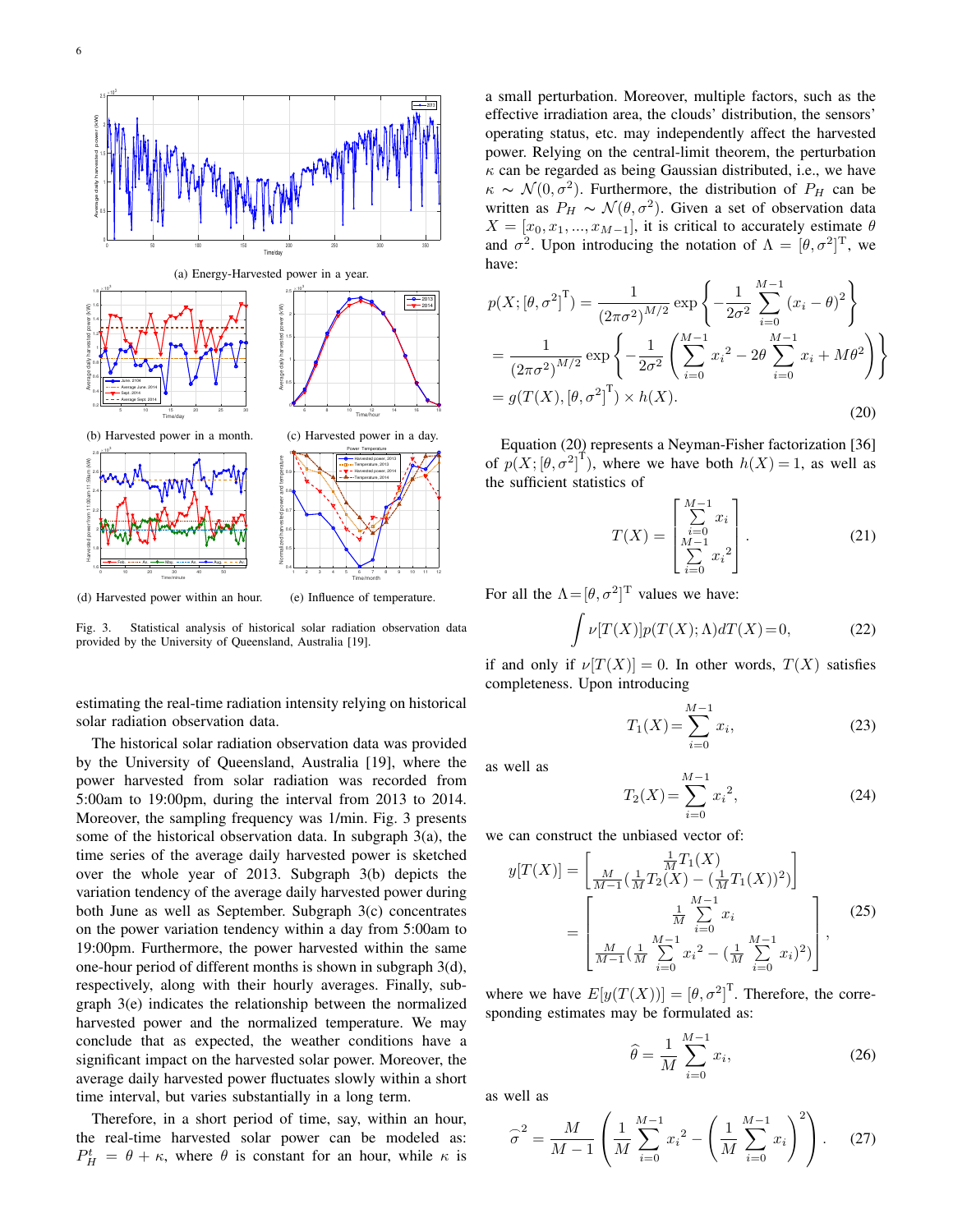The corresponding estimation errors are given by  $var(\widehat{\theta}) = \frac{\sigma^2}{M}$ M and  $\text{var}(\hat{\sigma}^2) = \frac{2\sigma^4}{M}$ . Hence, we can obtain the distribution of the harvested solar power in the form of  $P_H \sim \mathcal{N}(\hat{\theta}, \hat{\sigma}^2)$ . Specifically, having more observation data as well as a lower perturbation contributes a more accurate harvested power distribution estimation.

In next subsection, we construct a POMDP decision-making model relying on the above measured solar radiation model.

#### *B. Battery State Model*

Given a short time slot  $T$ ,  $E_C$  represents the energy consumption during a time slot. Hence, we have  $E_C$  =  $P_T(U_k, B_k)T + P_D T = (U_k P_0 + P_D)T$ , where  $P_0$  is the unit transmission power and  $P_D$  represents all the other power consumption components, such as the wireless backhaul's dissipation, the beacon signal power, etc. Moreover,  $E_H$  indicates the energy harvested under the assumption that the fluctuation of the harvested power level is quasi-static over the information transmission interval, i.e. we have  $E_H = \eta P_H(X)T$ , where  $X = [x_0, x_1, ..., x_{M-1}]$  represents the observation data of solar radiation. At the end of each time slot, an energy replenishing process takes place at each APs, hence we have:

$$
E_R^{t+1} = \min\{E_R^t + E_H^t - E_C^t, E_{max}\},\tag{28}
$$

where  $E_R^{t+1}$  indicates the residual energy reserved for the next time slot. In light of the discrete states of the POMDP model, it is necessary to discretize the continuous battery charge value. Again, a rounding function  $|\cdot|$  is invoked for linearly segmenting the battery energy value into  $B_M$  levels, i.e. we have  $B_M = \lfloor E_{max}/(P_0T) \rfloor + 1$ . The battery state of the  $k^{th}$  AP at the end of time slot t can be expressed as  $B_k^t = \lfloor E_R^{t+1}/(P_0T) \rfloor$ . In order to reduce negligible error of battery discretization, the APs are capable of automatically adjusting the discretization resolution  $B_M$  versus the time slot T, which guarantees satisfying an appropriate energy threshold. Moreover, a self-inspection based battery state update mechanism is used by the APs with the objective of reducing the accumulated error. Based on this, the users requesting access to it can judge, whether the battery charge is sufficient for reliable information transmission.

Therefore, we arrive at:

$$
j \le \frac{E_H - E_C}{P_0 T} \le j + 1,\tag{29}
$$

where we have  $j = \lfloor \frac{E_H - E_C}{P_0 T} \rfloor$ , where the integer j as well as  $(j + 1)$  represent the battery energy variation lower and upper bound, respectively. Let  $\Delta B_k = B_k^{t+1} - B_k^t$  indicate the difference between the two battery states of the  $k^{th}$  AP. Thus, the probability that the battery state will change by an amount of  $\Delta B_k$  in terms of the harvested energy as well as the users' action  $A$  can be formulated as:

$$
\Pr(\Delta B_k = i | E_H, A, j)
$$
\n
$$
= \begin{cases}\n\frac{E_H - E_C}{P_0 T} - j, & \text{if } i = j + 1, \\
(j + 1) - \frac{E_H - E_C}{P_0 T}, & \text{if } i = j, \\
0, & \text{otherwise.} \n\end{cases}
$$
\n(30)

After some further manipulations, we arrive at:

$$
\Pr(\Delta B = i | A) =
$$
\n
$$
\int_{(i-1)E_0 + E_C}^{iE_0 + E_C} \Pr(\Delta B = i | E_H, A, i = j + 1) \Gamma(E_H) dE_H +
$$
\n
$$
\int_{iE_0 + E_C}^{(i+1)E_0 + E_C} \Pr(\Delta B = i | E_H, A, i = j) \Gamma(E_H) dE_H,
$$
\n(31)

where the unit transmission energy of  $E_0 = P_0T$ , as well as  $\Gamma(E_H) \sim \mathcal{N}(T\hat{\theta}, T^2\hat{\sigma}^2)$  are derived from the solar radiation model of Equation (26) and (27). Then, the battery transition probability of the  $k^{th}$  AP from  $BaS_i$  to  $BaS_j$  can be calculated as:

$$
\Psi_k(j|i) = \begin{cases}\n\Pr(\Delta B = j - i|A), & \text{if } j \le B_M - 1, \\
\sum_{\Delta B = B_M - 1 - i}^{\Delta B^{\text{max}}} \Pr(\Delta B|A), & \text{if } j = B_M - 1, \\
(32)\n\end{cases}
$$

where  $Pr(\Delta B^{\text{max}}|A)$  is a sufficiently small value. When we have  $j = B<sub>M</sub> - 1$ , the battery is fully charged and all the extra harvested battery energy has to be discarded.

#### *C. User Access Model*

As formulated in Section III-C, the users' arrival/departure at/from a certain AP between adjacent time slots obeys a revised birth and death process, respectively. In order to simplify our discourse, new users requesting access to any of the super-WiFi APs obey the same arrival rate  $\lambda$ , while  $\mu$ represents their identical departure rate. Under the hypothesis of adequate battery energy charge and a sufficiently short time slot T, for any candidate AP  $k$ , we can rewrite Equation (9) and (10) as:

$$
\Phi_k(j|i, i \le U_M - 1) = \begin{cases}\n\lambda, & \text{if } j = i + 1, \\
i\mu, & \text{if } j = i - 1, \\
1 - \lambda - i\mu, & \text{if } j = i, \\
0, & \text{if } |j - i| > 1,\n\end{cases}
$$
(33)

and

$$
\Phi_k(j|i, i = U_M) = \begin{cases} i\mu, & \text{if } j = i - 1, \\ 1 - i\mu, & \text{if } j = i, \\ 0, & \text{if } |j - i| > 1, \end{cases}
$$
(34)

where  $\Phi_k(j|i)$  is the probability traversing from state i to adjacent state  $j$ . However, when energy depletion is encountered, i.e., we have  $E_R^{t-1} + E_H^t - E_T^t < 0$ , then we arrive at  $j = 0$ .

#### *D. Transition Probabilities of the System*

The  $K$  APs of our super-WiFi system have states constituted by both the user-association states as well as by the battery states. As defined in the MDP, let  $U = (U_1, U_2, ..., U_K)$  denote the user-association states, while  $B = (B_1, B_2, ..., B_K)$  represents the AP battery states, where  $U_k \leq U_M$  and  $B_k \leq B_M - 1$ . Furthermore, the super-WiFi system state can be written as a 2K-element vector  $S = (U_1, B_1, U_2, B_2, ..., U_K, B_K)$ , which includes both the  $K$  APs' user-association states and the  $K$ APs' battery states. Relying on Equation (32), (33) and (34), as well as assuming the independence of each AP's two substates, in contrast to Equation (11), the system's state transition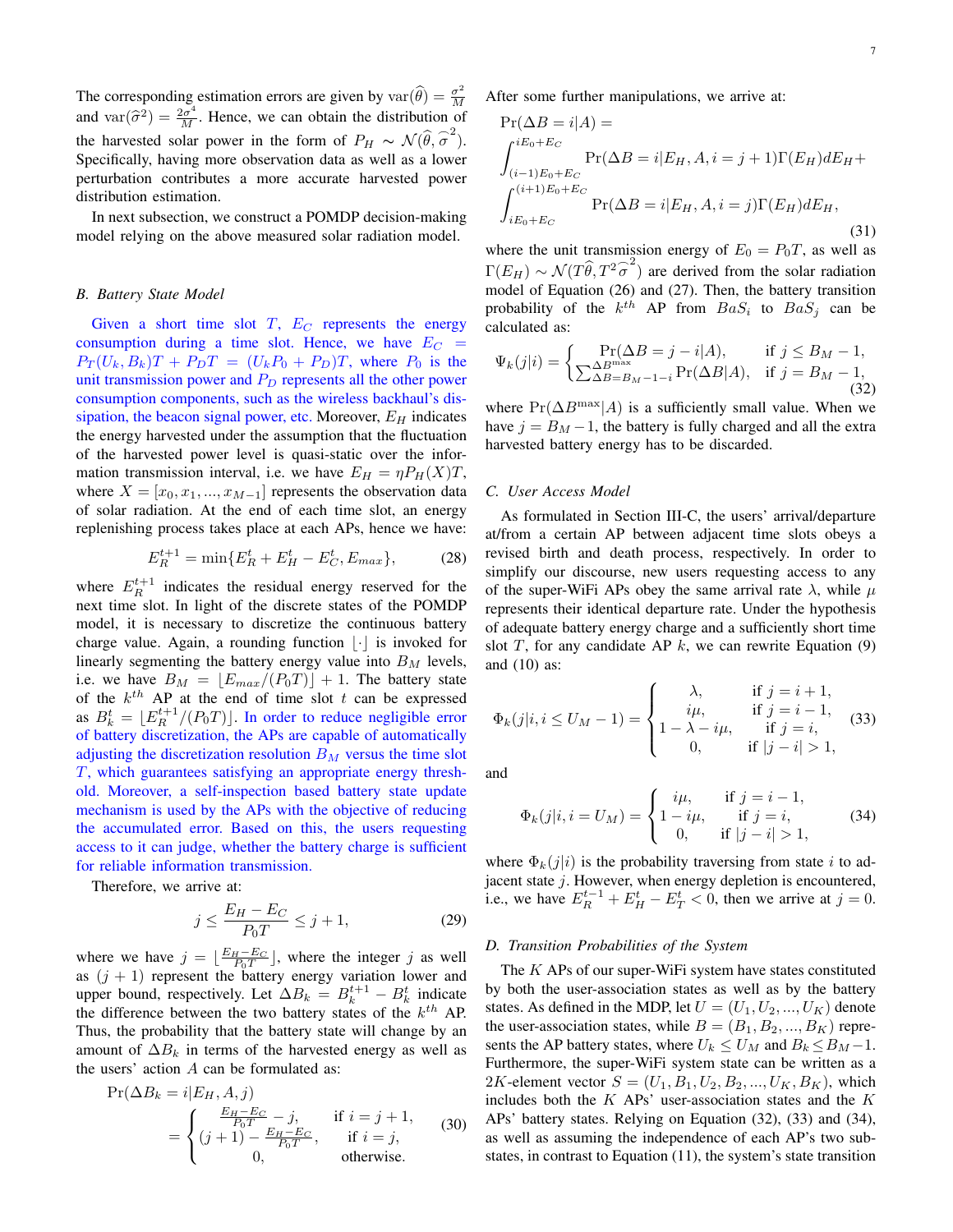probability is given by

$$
P(S'|S) = \prod_{k=1}^{K} \Phi_k(U'_k|U_k, A)\Psi_k(B'_k|B_k, A).
$$
 (35)

## *E. POMDP Decision-making Model*

In this subsection, we assume that the requesting access users only have partial knowledge of the entire super-WiFi system's state, which is refered to as the observed state O. Relying on the above definitions and hypotheses, we construct the POMDP decision-making model as a seven-tuple  $< \mathcal{S}, \mathbb{A}, \mathbb{O}, \mathbf{P}, \Omega, \mathbf{F}, \mathbb{R}$  >, which is detailed below:

- System state set S: a set of all the possible system states, i.e.,  $S \in \mathbb{S}$ , where the 2K-element state vector is formulated as  $S = (U_1, B_1, U_2, B_2, ..., U_K, B_K)$ .  $card(\mathbb{S}) = (U_M B_M)^K;$
- User action set A: a set of all the possible users' actions, with  $A \in A$ , where A represents the users' specific actions, in terms of which of the available APs they request access to;
- Observed state set O: a set of all the possible observed system states, i.e.,  $O \in \mathbb{O}$ ;
- State transition matrix  $\mathbf{P} : \mathbb{S} \times \mathbb{A} \to \mathbb{S}'$ , where the operand  $\alpha' \times \beta'$  represents the Cartesian product, while  $S'(U', B') \in$  $S' = S$  is the system's state during the next time slot. The transition probability is  $P(S' | S, A);$
- Belief state vector  $\Omega: \Omega = {\omega(S)|S \in \mathbb{S}}$ , where  $\omega(S)$ is the belief probability vector reflecting the grade of similarity between the current observed state  $O \in \mathbb{O}$  and the legitimate system state  $S$ ;
- Observation function matrix  $\mathbf{F}: \Omega \times \mathbb{A} \times \mathbb{S}' \rightarrow \mathbb{O}$ , where  $F(O, \Omega, A, S') = Pr(O | \Omega, A, S')$  represents the probability that the observed state becomes O at the next time slot in terms of the user's action A;
- Immediate reward set of the system  $\mathbb{R}$ :  $\mathbb{S} \times \mathbb{A} \to \mathbb{R}$ , and  $R(S, A) \in \mathbb{R}$ , where  $R(S|A) = \sum_{n=1}^{K} R(n)$  $\sum_{k=1} R_k(S|A)$  indicates the immediate reward as a consequence of access action A under current state S.

The belief probability  $\omega(S')$  for a certain observed state O can be updated based on the following Bayesian formula:

$$
\omega(S') = \Pr(S'|O, A, \Omega)
$$
  
\n
$$
= \frac{Pr(O|S', A, \Omega)Pr(S'|A, \Omega)}{Pr(O|A, \Omega)}
$$
  
\n
$$
= \frac{Pr(O|S', A, \Omega) \sum_{S \in \mathbb{S}} Pr(S'|A, \Omega, S)Pr(S|A, \Omega)}{Pr(O|A, \Omega)}
$$
  
\n
$$
= \frac{Pr(O|S', A, \Omega) \sum_{S \in \mathbb{S}} Pr(S'|A, S)Pr(S|\Omega)}{Pr(O|A, \Omega)}
$$
  
\n
$$
= \frac{F(O, \Omega, A, S') \sum_{S \in \mathbb{S}} Pr(S'|A, S) \omega(S)}{Pr(O|A, \Omega)},
$$
 (36)

where we have:

$$
Pr(O|A,\Omega) = \sum_{S' \in \mathbb{S}} Pr(O, S'|A,\Omega)
$$
  
= 
$$
\sum_{S' \in \mathbb{S}} Pr(S'|A,\Omega) Pr(O|S',A,\Omega)
$$
  
= 
$$
\sum_{S' \in \mathbb{S}} \sum_{S \in \mathbb{S}} Pr(S'|A,S) \omega(S) Pr(O|S',A,\Omega)
$$
  
= 
$$
\sum_{S' \in \mathbb{S}} F(O,\Omega,A,S') \sum_{S \in \mathbb{S}} P(S'|A,S) \omega(S).
$$
 (37)

Thus, the POMDP can be reduced to a belief MDP in terms of the belief state vector  $\Omega$  [37]. Therefore, the expected reward of the system relying on strategy Π after an infinite number of time slots can be written as:

$$
V^{\Pi}(S|S^{0}) = E[\sum_{t=0}^{\infty} \gamma^{t} R^{t}(S^{t}, \Pi(S^{t}))\omega(S^{t})|S^{0}], \qquad (38)
$$

where  $S^0$  is the initial system state. After a number of simplifications, Equation (38) is reduced to:

$$
V^{\Pi}(S \mid S^{0}) = \sum_{S^{0} \in \mathbb{S}} R(S^{0}, \Pi(S^{0})) \omega(S^{0}) + \gamma \sum_{S' \in \mathbb{S}} P(S' | S^{0}, \Pi) V^{\Pi}(S' | S^{0}).
$$
\n(39)

Hence, the optimal strategy is given by:

$$
\Pi^*(S) = \underset{A \in \mathbb{A}}{\arg \max} \{ \sum_{S \in \mathbb{S}} R(S, A)\omega(S) + \gamma \sum_{S' \in \mathbb{S}} P^A(S'|S, A) V^{\Pi^*}(S') \}.
$$
\n
$$
(40)
$$

Moreover, we have:

$$
V^{\Pi^*}(S) = \max_{A \in \mathbb{A}} \{ \sum_{S \in \mathbb{S}} R(S, A) \omega(S) + \gamma \sum_{S' \in \mathbb{S}} P^A(S' | S, A) V^{\Pi^*}(S') \}.
$$
\n(41)

The above formula can appear rather complex at the first sight. However, as shown in [38],  $V^{\Pi^*}(S)$  is a piecewise linear and convex function, which is composed solely of line segments or hyperplanes. Hence, it can be simplified to:

$$
V^{\Pi^*}(S) = \max_{k} \{ \sum_{S \in \mathbb{S}} \omega(S) \alpha^k(S) \},\tag{42}
$$

for a set of vectors  $\alpha = {\alpha^1, \alpha^2, \ldots}$ , where we have  $\alpha^k =$  $[\alpha_1^k, \alpha_2^k, ..., \alpha_{card(S)}^k]$ . Each vector represents the coefficients of one of the linear segments of a piecewise linear function. Relying on this  $\alpha$ -vector based representation, we have found an appealing technique of representing the reward function for the belief state space. This simpler representation is the key element of the POMDP solution technique. Since each set of  $\alpha^k$  vectors may be regarded as a set of parameters specifying a hyper-linear function, there is a dominated hyperplane structure in the model. Moreover, the partitions of the belief space during the time slot  $t$  can be calculated in terms of all the dominating vectors  $\alpha_{t-1}$  of the previous time-slot.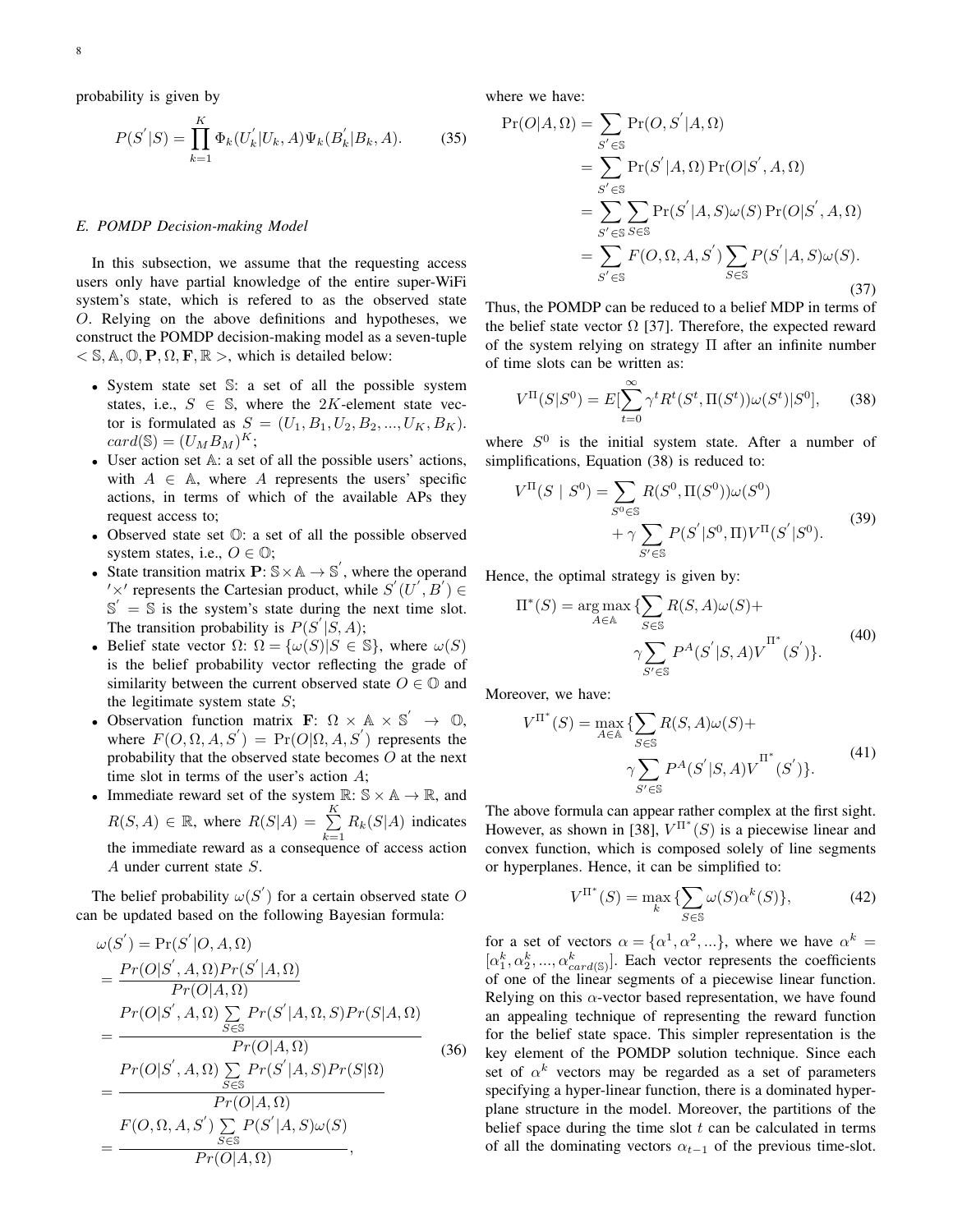#### Algorithm 2 Energy Function-based Algorithm

• Initialization  $\omega(S^0) \leftarrow \omega(S_0)$ , where  $\omega(S_0)$  is the initial belief vector;  $\Pi(S^0) \leftarrow 1$ , for all  $S \in \mathbb{S}$ . • Procedure repeat 1. Estimate the belief vector:  $\omega(S^{t+1}) \leftarrow \Pr(S^{t+1} | O, A, \omega(S^t));$ 2. Calculate the energy function in the time slot  $t$ :  $H[\omega(S^{t+1}), \Pi(S^t)];$ 3. Choose the suboptimal decision via:  $\Pi^* (S^t) \leftarrow \arg \max E[H(\omega(S^{t+1}), \Pi(S^t))],$ where  $\omega(S^{t+1})$  is the corresponding belief vector if we choose decision Π; 4. Update the belief vector:  $\omega(S^{t+1}) \leftarrow \Pr(S^{t+1} | O, \Pi^*(S^t), \omega(S^t)).$ until Terminated

Accordingly, the reward action that is optimal can be derived from (36), (37) and (42).

The optimal POMDP solution can be readily calculated in an off-line procedure, if the number of system states is small. However, the POMDP method has its limitations when  $K, U_M$ , and  $B_M$  are large, as well as when the parameters, such as the users' arrival rate  $\lambda$ , departure rate  $\mu$ , etc. change rapidly. Let us now elaborate on how to reduce the complexity and how to expedite the calculations. The problem in Equation (42) can be reformulated as:

$$
V^*(S) = \max_{\Pi} \{ \sum_{t=0}^{\infty} E[H(\omega(S^t), \Pi(S^t))] \},
$$
 (43)

where the expectation  $E[\cdot]$  takes into account the probability of receiving different observations, while  $H[\omega(S^t), \Pi(S^t)]$ represents the system's energy function. Thus, given the belief vector  $\omega(S^t)$ , our super-WiFi system's energy function is given by:

$$
H[\omega(S^t), \Pi(S^t)] = \sum_{S \in \mathbb{S}} \omega^t(S)
$$
  

$$
\sum_{i=1}^K \min_{\Pi} \{ E_{iR}^t + E_{iH}^t - E_{iC}^t, E_{max} \}.
$$
 (44)

Then, a suboptimal solution can be conceived by maximizing the system's next-time-slot energy function, yielding:

$$
\Pi^*(S) = \underset{\Pi}{\text{arg}\max} E[H(\omega(S^{t+1}), \Pi(S^t))].\tag{45}
$$

This algorithm  $(43)$ ∼ $(45)$ , detailed in **Algorithm** 2, aims for optimizing the energy transfer function rather than the system's expected long-term reward. This philosophy relies on the assumption that the more energy the super-WiFi system harvests, the more rewards the rational users can glean. This algorithm is an altruistic one, which may sacrifice its own individual reward in order to arrive at the system's optimum state. Furthermore, this algorithm is capable of adapting to sudden environmental changes.



Fig. 4. Convergence analysis of the proposed MDP AP selection algorithm.



Fig. 5. Comparison of the expected reward versus both the arrival rate as well as departure rate. (Relative expected rewards are derived from the three user's expected rewards normalized by the reward with the myopic regime.)

### V. SIMULATION RESULTS

#### *A. Simulation Results of the MDP AP Selection Strategy*

In this subsection, the performance of the proposed AP selection strategy based on the MDP is illustrated in comparison to both the myopic strategy of [39] and to a random strategy. Specifically, the myopic strategy requires the users to access the specific AP providing the maximum immediate reward, which is formulated as  $\Pi^M(S) = \arg \max R_i(S)$ .  $i, 1 \leq i \leq K$ By contrast, the random strategy grants an identical access probability for each requesting user, which is encapsulated in  $Pr(\Pi^R(S) : \text{access } i) = 1/K.$ 

Based on the super-WiFi system model of Section III, it is necessary to carefully select the salient simulation parameters. First, we divided the battery charge into four discrete isometric battery levels, yielding  $B_M = 4$ . Furthermore, we set:  $P_I$ ,  $P_T$ ,  $P_H$  and  $N_0$  as:  $P_T/N_0 = 10$ ,  $P_I/N_0 = 10$ ,  $E_{max}/(B_M \times T) = 6$ , as well as max  $P_H/N_0 = 6, 7, ..., 10$ in conjunction with a different energy harvesting efficiency.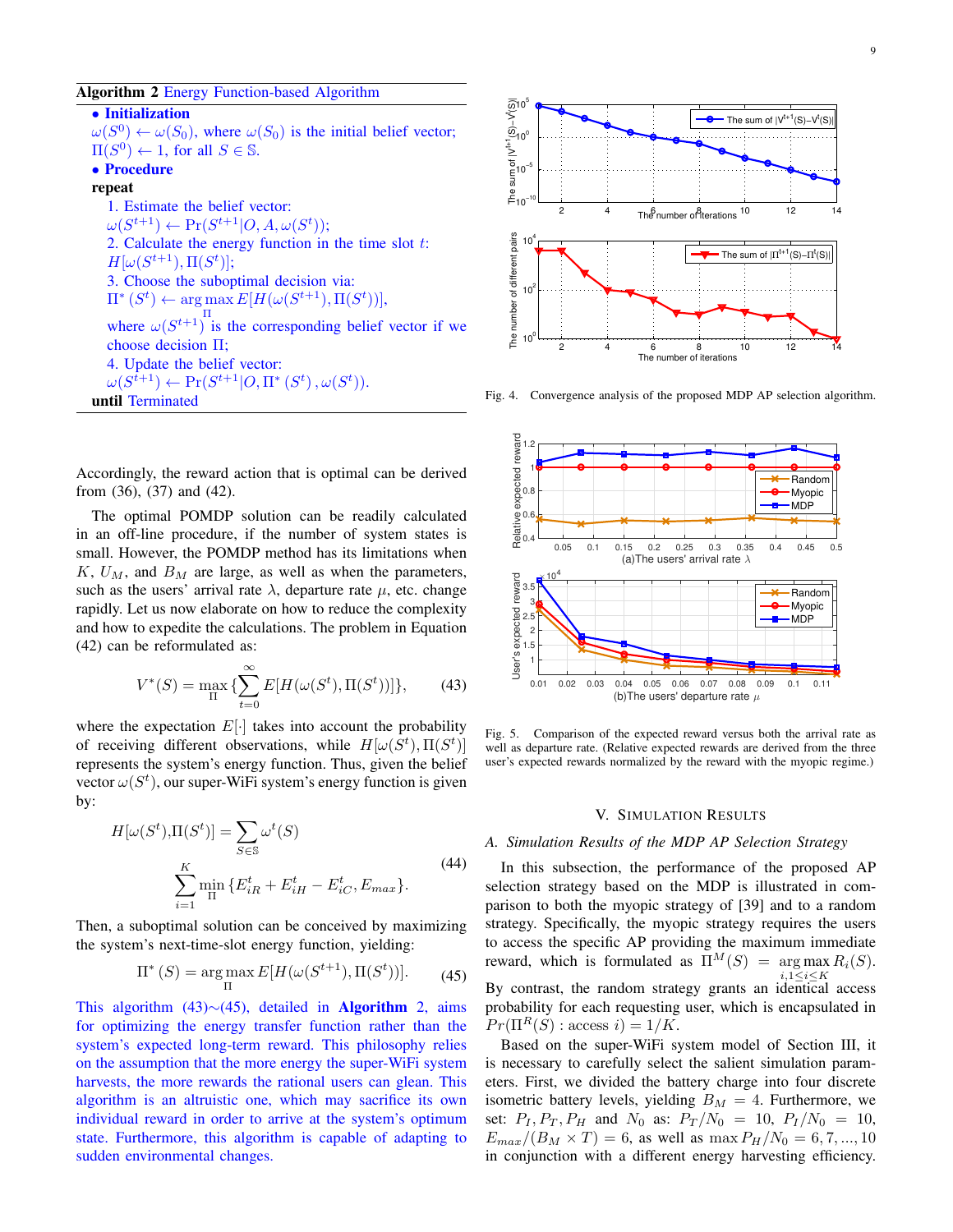

Fig. 6. The reward gleaned by three AP selection strategies under different illumination intensities  $(kw/m^2)$ .

We denote the different energy harvesting efficiencies as  $\eta = 6\eta_{unit}, 7\eta_{unit}, \dots, 10\eta_{unit}$ , respectively. The simulations were repeated 10000 times to avoid random errors.

The convergence analysis of the proposed MDP value iterative algorithm was illustrated in Fig. 4. Fig. 4(a) illustrates the sum of  $|V_k^{t+1}(S) - V_k^t(S)|^2$ , for all k, as well as  $S \in \mathbb{S}$ , while Fig. 4(b) shows the number of strategy errors during the subsequent iterations  $\left| \Pi^{t+1}(S) - \Pi^{t}(S) \right|^{2}$ . Beyond the  $15<sup>th</sup>$  iteration, the selection strategy may be deemed to be fully converged. Moveover, the figure also shows that our MDP value iterative algorithm converges according to a near-exponential trend, which appears as a linear trend on a logarithmic axis.

In Fig. 5, the expected reward versus the arrival rate  $\lambda_k$ of the requesting users, and versus the departure rate  $\mu$  was evaluated. Let us consider the situation associated with  $K = 3$ , as well as with the arrival rates of  $\lambda_1 = \lambda_2 = \lambda_3$ . Furthermore, assuming  $U_i = 0, 1, ..., 4$ , i.e.,  $U_M = 4$  and  $B_M = 4$ , the energy harvesting efficiency becomes  $\eta = 10\eta_{Unit}$ . Fig. 5(a), where we have  $\mu = 0.1$  and subgraph 5(b), where  $\lambda_k = 0.1, k = 1, 2, 3$ , showed that the proposed AP selection strategy based on MDP exhibited a clear advantage both over the myopic one, as well as over the random strategy in terms of the total expected reward. The random strategy performed the worst. Specifically, the myopic regime's total expected reward was normalized to 1 as a reference. Because of the limitation of  $U_M = 4$ , increasing the requesting users' arrival rate had nearly no impact on the reward. However, as depicted in Fig. 5(b), the total expected reward was reduced upon increasing the departure rate of the already communicating users, which indicated that users would stay shorter in the super-WiFi system. Moreover, when  $\mu$  became high, the proposed strategy only had a modest advantage over the other two, which highlighted the important role of having an immediate reward.

Fig. 6 shows the performance of three AP selection algorithms under different average illumination intensities. Let us set  $\lambda_1 = \lambda_2 = \lambda_3 = 0.1$ ,  $\mu = 0.1$ ,  $K = 3$ ,  $B_M = 4$ , as



Fig. 7. The convergence analysis of proposed POMDP AP selection algorithm.

well as  $U_i = 0, 1, ..., 4$ . Observe in Fig. 6 that all the three strategies had a higher total expected reward in the presence of a more intense solar radiation. Moreover, the proposed AP selection algorithm based on the MDP exhibited a substantial advantage over the other two algorithms.

## *B. Simulation Results of the POMDP AP Selection Strategy*

In this subsection, the convergence of the POMDP iterative algorithm is illustrated in Fig. 7, where the y-axis represents the  $\alpha$ -vector error, which reflects the difference of the super-WiFi system's expected reward between two consecutive iterations. Moreover, the discount factor of Equation (38) is set to  $\gamma = 0.9$ . The Bellman stopping criterion of [40] is used to determine when to stop the iteration process. As we can see from Fig. 7, the POMDP model converges exponentially under certain conditions, depending on the system parameters. The reference benchmark solar intensity in the legend is given by  $W_r = 1 \text{kW/m}^2$ .

The efficiency of the AP selection algorithms is compared in terms of the system's access efficiency  $\xi$ , i.e.,  $\xi = N_S/T_S$ , where  $N<sub>S</sub>$  is the total number of successful access attempts during the entire simulation time  $T<sub>S</sub>$ . Again, in this paper, we rely on the observed solar radiation data provided by the University of Queensland, Australia [19] and make the assumption that the simulation time is  $T_S = 10,000$ s, with each time slot having a length of  $T = 200$ ms. Moreover, the energy harvesting efficiency is  $\eta = 75\%$  [41], while the transmission power requested for serving a single user is 40mW.

In order to fully characterize our AP selection efficiency, several algorithms are compared, including the classic carrier sensing multiple access/collision detection (CSMA/CD), the carrier sensing multiple access/collision avoidance  $(CSMA/CA)^3$ , as well as the random access algorithm. We use the same acronym CSMA/CD and CSMA/CA

<sup>&</sup>lt;sup>3</sup>Strictly speaking, the CSMA/CD and CSMA/CA in this paper are different from the Ethernet's data link layer protocols. Here, both of them represent the access control mechanisms.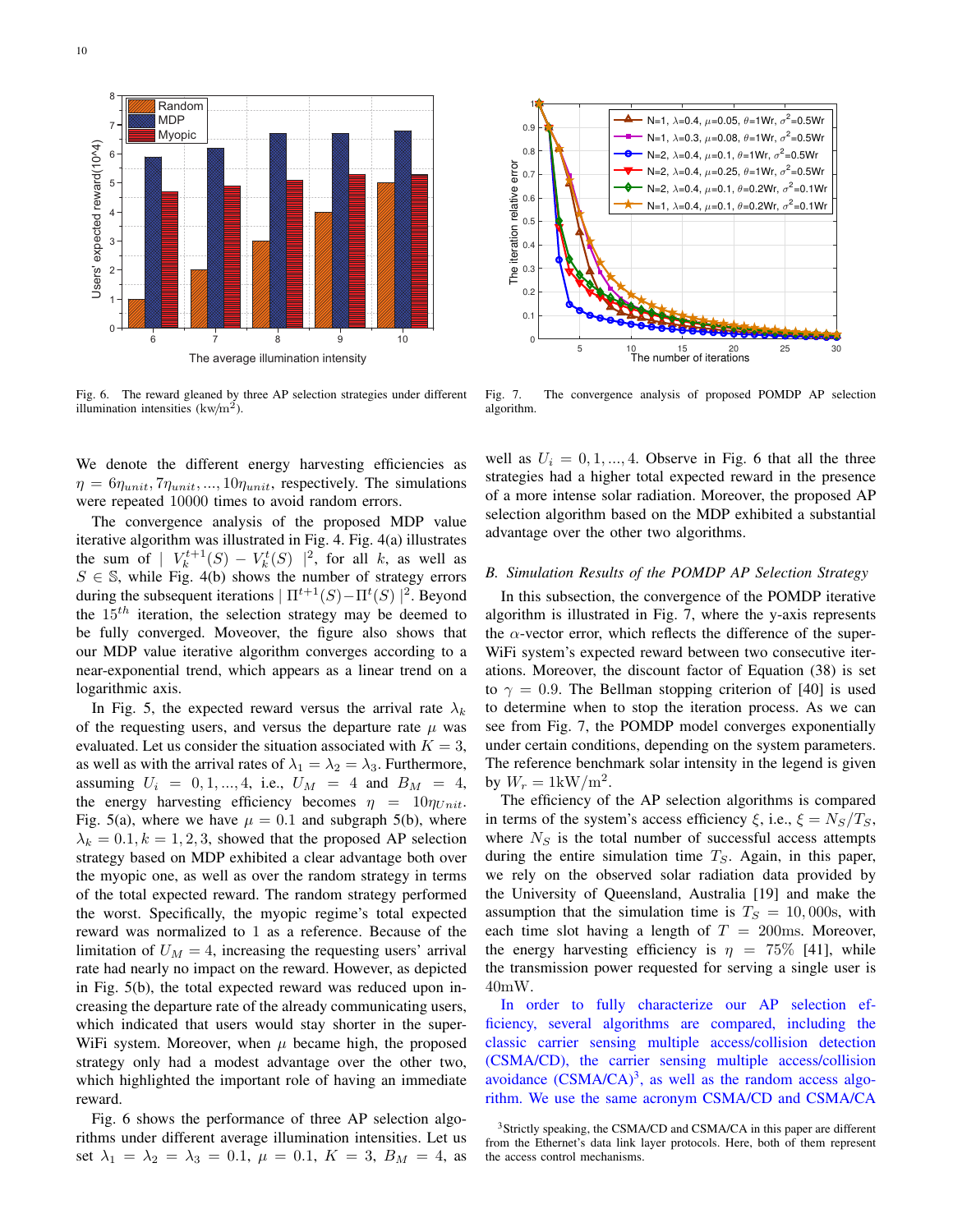

(a) Influence of the arrival rate



(b) Influence of the normalized solar radiation intensity

Fig. 8. The relationship between the system access efficiency and users' arrival rate as well as solar radiation intensity with one AP ( $K = 1$ ,  $U_M = 3$ ,  $B_M = 8$ ).



(b) Influence of the normalized solar radiation intensity

Fig. 9. The relationship between the system access efficiency and users' arrival rate as well as solar radiation intensity with multiple APs ( $K = 2$ ,  $U_M = 1, B_M = 3$ ).

for convenience as in the Ethernet's data link layer, but it is important to note that "carrier sensing" here means that one of the users senses the surrounding APs by receiving the short beacon message from the APs, instead of checking the strength of the physical carriers. Our CSMA/CD method blocks any new requests when detecting a collision, and then the classic exponential back-off algorithm is used. Explicitly, after  $n$  failures, a gradually increasing number of sleeping time slots will be chosen from the range of 0 and  $2^n - 1$ . Furthermore, the CSMA/CA method would access the AP after the user receives the acknowledgement (ACK) from a certain AP in the most recent time slot and becomes aware that a successful service is available. In terms of the random access algorithm, the users simply select one of the surrounding APs with an equal probability.

In Fig. 8, we consider the situation having only a single AP, i.e.,  $K = 1$ , as well as a maximum number of communicating users of  $U_M = 3$ , and a maximum number of battery states of  $B_M = 8$ . Fig. 8(a) shows the relationship between the arrival rate and the system's access efficiency for a departure rate of  $\mu = 0.05$ , as well as for the solar radiation parameters of  $\theta = 1$ Wr,  $\sigma^2 = 0.5$ Wr. Again,  $W_r$  represents the reference benchmark solar intensity. The performance of the proposed POMDP is superior to that of the others, while the overall performance Algorithm 2 is mediocre. Furthermore, we can see that the CSMA/CD has a good performance, when the system is not too busy, but the performance degrades sharply upon increasing the users' arrival rate. In Fig. 8(b), we focus our attention on the influence of the solar radiation intensity in conjunction with the users' arrival rate of  $\lambda = 0.4$ . A prominent point is that even when the solar intensity is high, the system's access efficiency tends to be saturated for the three traditional algorithms, instead of further improving their efficiency. This is because these algorithms do not make full use of the energy harvesting information available in the super-WiFi system. As demonstrated in Section IV-E, when the solar intensity is high, the performance of the proposed suboptimal Algorithm 2, which substantially reduces the complexity,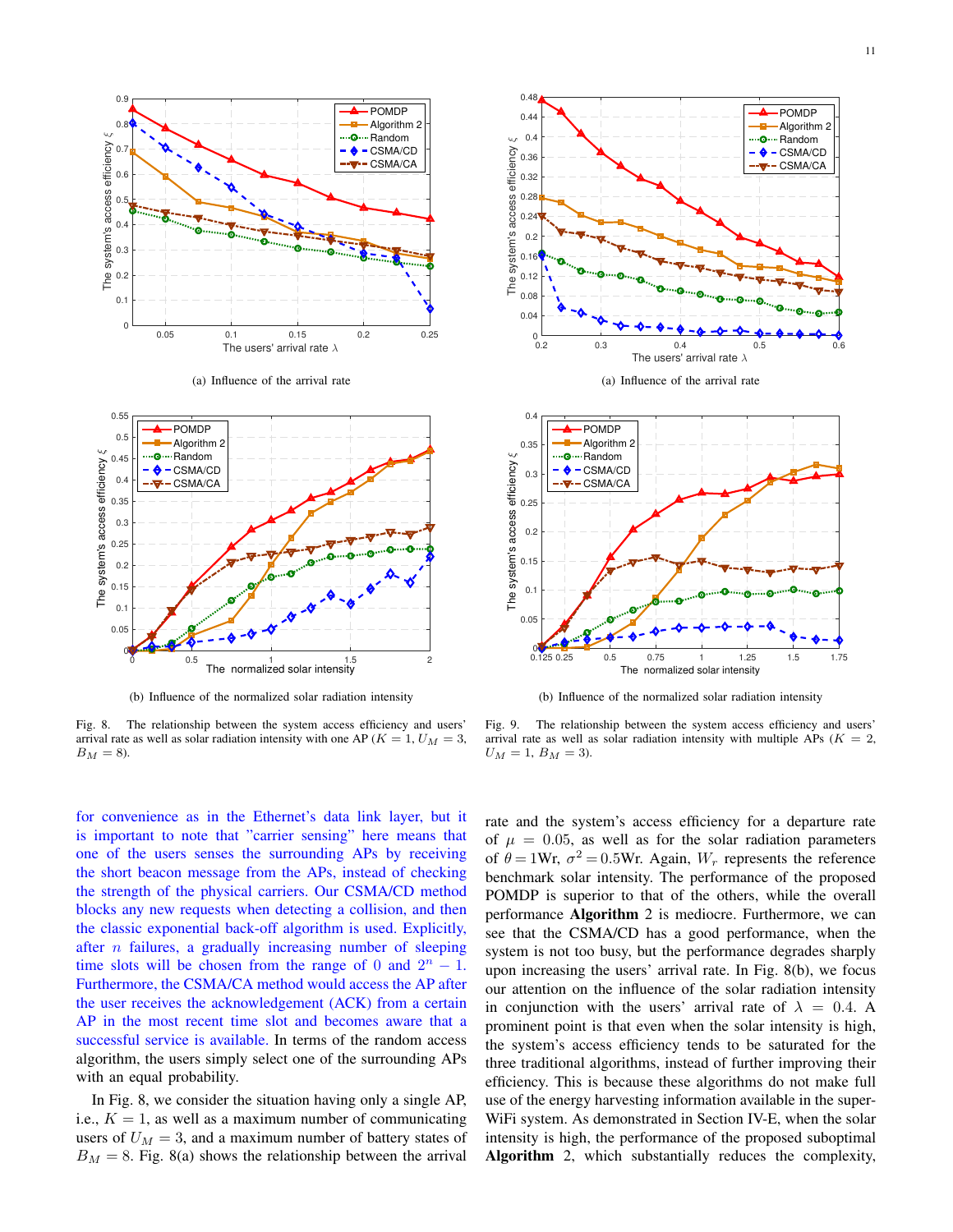remains nearly identical to that of the POMDP.

In Fig. 9, multiple APs  $(K = 2)$  are considered with the maximum number of admitted users being  $U_M = 1$ , as well as having a maximum number of battery states given by  $B_M = 3$ . The departure rate is  $\mu = 0.05$ . We can conclude from Fig. 9(a) that a highly loaded system makes the CSMA/CD method almost useless, when the users' arrival rate reaches a certain value. As shown in Fig. 9(b), where  $\lambda = 0.4$ , the system's access efficiency recorded for all the AP selection algorithms only increases with the solar radiation intensity in a relatively small range. However, the performance of the CSMA/CD, CSMA/CA, as well as of the random selection algorithm remains unchanged, regardless of the increase of the solar radiation intensity. Moreover, the suboptimal Algorithm 2 is capable of outperforming the POMDP method at a strong solar radiation intensity, which may be deemed to be the result of the approximations and hypotheses inherent in the POMDP model.

#### VI. CONCLUSIONS

The super-WiFi system has a vast array of compelling applications in both civilian and military missions. In this paper, we focused our attention on the AP selection strategies of energy harvesting aided super-WiFi systems, as well as on a measurement-based solar radiation model. Furthermore, in order to construct a capable large-scale super-WiFi system, both a MDP as well as a POMDP AP selection algorithm was proposed. Additionally, we conceived iterative methods for the solution of both the MDP and POMDP. Finally, performance evaluations were provided. Through our extensive simulations, our proposed algorithms were shown to achieve significant gains with respect to the conventional approaches, which confirmed the efficiency of the MDP and POMDP AP selection algorithms.

#### **REFERENCES**

- [1] N. Cheng and X. S. Shen, "Opportunistic communication spectra utilization," in *Opportunistic Spectrum Utilization in Vehicular Communication Networks*. Springer, 2015, pp. 9–27.
- [2] V. Gonçalves and S. Pollin, "The value of sensing for TV white spaces," in *2011 IEEE Symposium on New Frontiers in Dynamic Spectrum Access Networks*, Aachen, Germany, May 2011, pp. 231–241.
- [3] X. Feng, J. Zhang, and Q. Zhang, "Database-assisted multi-ap network on TV white spaces: Architecture, spectrum allocation and AP discovery," in *2011 IEEE Symposium on New Frontiers in Dynamic Spectrum Access Networks*, Aachen, Germany, May 2011, pp. 265–276.
- [4] G. Dimitrakopoulos and P. Demestichas, "Intelligent transportation systems," *IEEE Vehicular Technology Magazine*, vol. 5, no. 1, pp. 77–84, Mar. 2010.
- [5] P. Taylor, "Evaluating telemedicine systems and services," *Journal of Telemedicine and Telecare*, vol. 11, no. 4, pp. 167–177, Apr. 2005.
- [6] I. Soto, C. J. Bernardos, M. Calderon, A. Banchs, and A. Azcorra, "NEMO-enabled localized mobility support for internet access in automotive scenarios," *Communications Magazine, IEEE*, vol. 47, no. 5, pp. 152–159, May 2009.
- [7] E. Bjornson, M. Kountouris, and M. Debbah, "Massive MIMO and small cells: Improving energy efficiency by optimal soft-cell coordination," in *2013 20th International Conference on Telecommunications*, Casablanca, Morocco, Oct. 2013.
- [8] C. C. Coskun and E. Ayanoglu, "A greedy algorithm for energy-efficient base station deployment in heterogeneous networks," in *2015 IEEE International Conference on Communications ICC*, London, UK, May 2015, pp. 7–12.
- [9] R. Torah, P. Glynne-Jones, M. Tudor, T. O'Donnell, S. Roy, and S. Beeby, "Self-powered autonomous wireless sensor node using vibration energy harvesting," *Measurement Science and Technology*, vol. 19, no. 12, pp. 202–233, Oct. 2008.
- [10] A. Kansal and M. B. Srivastava, "An environmental energy harvesting framework for sensor networks," in *The 2003 International Symposium on Low Power Electronics and Design*, Seoul, Korea, Aug. 2003, pp. 481–486.
- [11] C. J. Chang, T. L. Tsai, and Y. H. Chen, "Utility and game-theory based network selection scheme in heterogeneous wireless networks," in *IEEE Wireless Communications and Networking Conference*, Budapest, Hungary, Apr. 2009.
- [12] R. Trestian, O. Ormond, and G.-M. Muntean, "Game theory-based network selection: solutions and challenges," *IEEE Communications Surveys & Tutorials*, vol. 14, no. 4, pp. 1212–1231, Feb. 2012.
- [13] C. Yuen and P. Marbach, "Price-based rate control in random access networks," *IEEE/ACM Transactions on Networking*, vol. 13, no. 5, pp. 1027–1040, Oct. 2005.
- [14] Q. Song and A. Jamalipour, "A network selection mechanism for next generation networks," in *The 2005 IEEE International Conference on Communications*, vol. 2, Seoul, Korea, May 2005, pp. 1418–1422.
- [15] Q. Zhao, L. Tong, A. Swami, and Y. Chen, "Decentralized cognitive MAC for opportunistic spectrum access in ad hoc networks: A POMDP framework," *IEEE Journal on Selected Areas in Communications*, vol. 25, no. 3, pp. 589–600, Apr. 2007.
- [16] J. C. Chen, T. C. Chen, T. Zhang, and E. Van den Berg, "Wlc19-4: Effective AP selection and load balancing in IEEE 802.11 wireless lans," in *The 2006 IEEE Conference on Global Telecommunications Conference*, San Francisco, CA, Nov. 2006.
- [17] C. C. Coskun and E. Ayanoglu, "Energy-Efficient base station deployment in heterogeneous networks," *IEEE Wireless Communications Letters*, vol. 3, no. 6, pp. 593–596, Oct. 2014.
- [18] K. Davaslioglu and E. Ayanoglu, "Quantifying potential energy efficiency gain in green cellular wireless networks," *IEEE Communications Surveys & Tutorials*, vol. 16, no. 4, pp. 2065–2091, Sep. 2014.
- [19] "Database of solar radiation," http://solar.uq.edu.au/user/reportPower.php.
- [20] M. Tacca, P. Monti, and A. Fumagalli, "Cooperative and reliable ARQ protocols for energy harvesting wireless sensor nodes," *IEEE Transactions on Wireless Communications*, vol. 6, no. 7, pp. 2519–2529, Jul. 2007.
- [21] D. Niyato, E. Hossain, and A. Fallahi, "Sleep and wakeup strategies in solar-powered wireless sensor/mesh networks: Performance analysis and optimization," *IEEE Transactions on Mobile Computing*, vol. 6, no. 2, pp. 221–236, Feb. 2007.
- [22] A. Kansal, J. Hsu, S. Zahedi, and M. B. Srivastava, "Power management in energy harvesting sensor networks," *ACM Transactions on Embedded Computing Systems*, vol. 6, no. 4, p. 32, Sep. 2007.
- [23] J. Lei, R. Yates, and L. Greenstein, "A generic model for optimizing single-hop transmission policy of replenishable sensors," *IEEE Transactions on Wireless Communications*, vol. 8, no. 2, pp. 547–551, Feb. 2009.
- [24] A. Aprem, C. R. Murthy, and N. B. Mehta, "Transmit power control policies for energy harvesting sensors with retransmissions," *IEEE Journal of Selected Topics in Signal Processing*, vol. 7, no. 5, pp. 895– 906, Oct. 2013.
- [25] T. D. Todd, A. Sayegh, M. N. Smadi, D. Zhao *et al.*, "The need for access point power saving in solar powered WLAN mesh networks," *IEEE Network*, vol. 22, no. 3, pp. 4–10, May 2008.
- [26] Y. Xu, A. Anpalagan, Q. Wu, L. Shen, Z. Gao, and J. Wang, "Decisiontheoretic distributed channel selection for opportunistic spectrum access: Strategies, challenges and solutions," *IEEE Communications Surveys & Tutorials*, vol. 15, no. 4, pp. 1689–1713, Apr. 2013.
- [27] S. Yin, D. Chen, Q. Zhang, and S. Li, "Prediction-based throughput optimization for dynamic spectrum access," *IEEE Transactions on Vehicular Technology*, vol. 60, no. 3, pp. 1284–1289, Mar. 2011.
- [28] Q. Zhao, S. Geirhofer, L. Tong, and B. M. Sadler, "Opportunistic spectrum access via periodic channel sensing," *IEEE Transactions on Signal Processing*, vol. 56, no. 2, pp. 785–796, Feb. 2008.
- [29] X. Li, Q. Zhao, X. Guan, and L. Tong, "Optimal cognitive access of Markovian channels under tight collision constraints," *IEEE Journal on Selected Areas in Communications*, vol. 29, no. 4, pp. 746–756, Apr. 2011.
- [30] Y. Chen, Q. Zhao, and A. Swami, "Joint design and separation principle for opportunistic spectrum access in the presence of sensing errors," *IEEE Transactions on Information Theory*, vol. 54, no. 5, pp. 2053– 2071, May 2008.